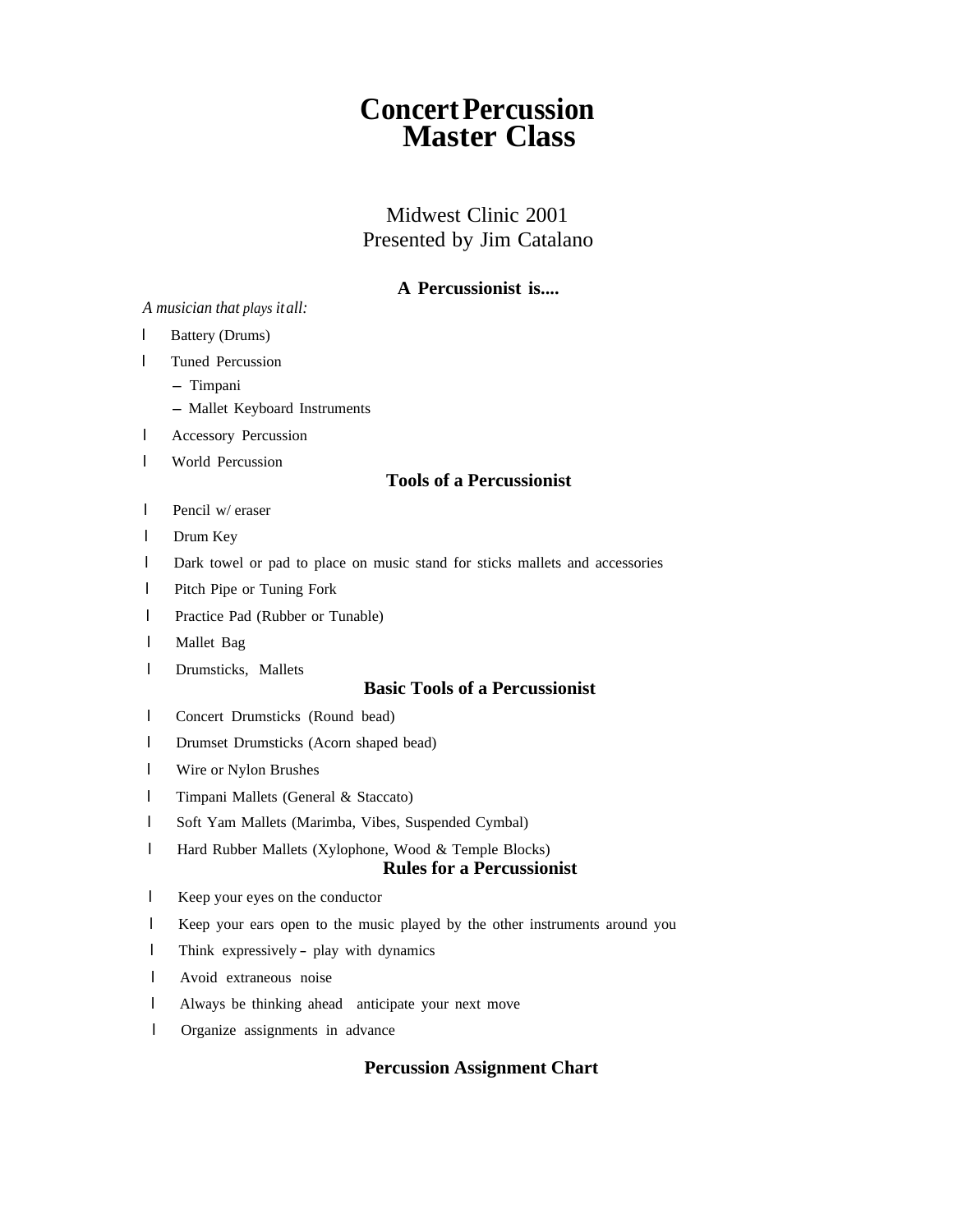#### **Snare Drum**

- l Drum (Metal or Wood Shell)
	- 3x13" Piccolo Snare Drum
	- 5x14" Snare Drum
	- $6.5x14"$  Snare Drum
- l Snare Drum Stand
	- Extended height model, stable, basket clamp
- l Heads
	- Medium weight coated white

## **Drum Mechanics Snare Drum**

- l Grip
	- Traditional (Great for jazz, marching)
	- Matched (Universal for all percussion)
- l Drum should not be tilted (Not necessary)
- l Posture
	- Back straight & feet slightly spread
	- Top of drum height at waist level
	- Arms comfortably at side
- l Head Changing
	- How to:
	- How often:
		- Watch for dents, stretching, clear spots
- l Snare Strainer Tension
- l Drumsticks (2B, SD 1, Barrel shaped bead)
- l Wire or Nylon Brushes
- l Tuning
- l Striking Area
	- Soft
	- General
	- Dry staccato
- l Stroke
	- Tap
	- Rebound
	- Bounce
- l Rolls
	- Long Open Roll (RRLL)
	- $-$  Multiple Bounce (buzz w/ 16th note base)
- l Grace Notes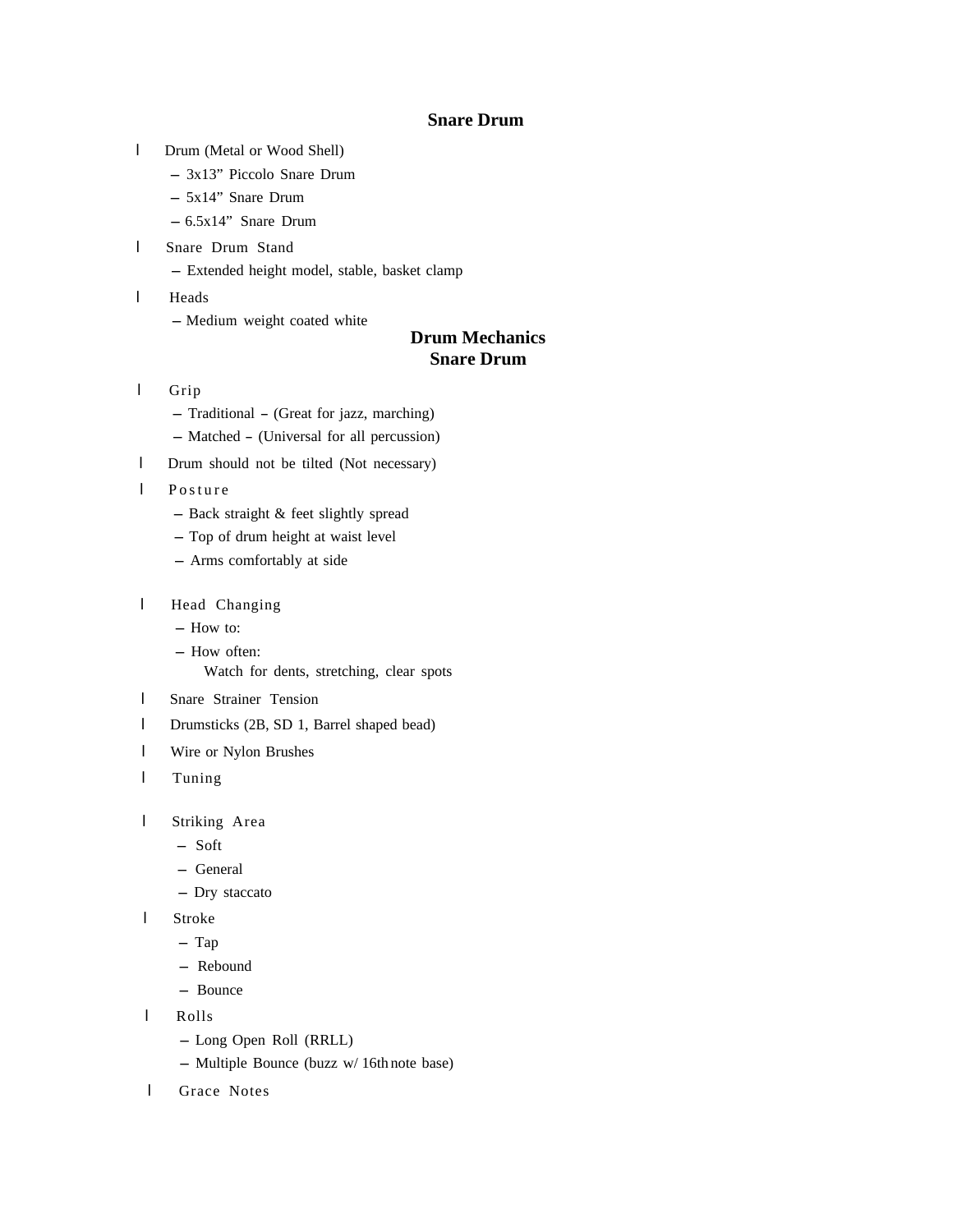- Flam
- Ruff
- l Rim Shots (Many types)
- l Rudiments
	- Roll Patterns
	- Flam Patterns
	- Diddle Patterns
	- Drag Patterns
- l Practice slow to fast to slow
- l Practice soft to loud to soft

#### **Bass Drum**

- l Stand Type
	- Cradle
	- Suspension Ring
	- "All-Terrain" Bass Drum Stand
- l Tilt of bass drum on stand
	- General playing 5 10 degree tilt
- l Drumhead Selection
	- Ludwig Weather Master Smooth White
	- Fiberskyn III Drumheads (Remo)
	- l Calf-like, Darker and dryer sound
	- Renaissance Drumheads (Remo)
- l Tuning
	- Low fundamental start loose and work tension up to clear low open sound
- l Mallets
	- Soft (Special applications)
	- Medium (General playing)
	- Rollers (Pair)
- l Anticipation (Watch the conductor)
- l Striking area of the bass drum
	- General
	- Dry staccato
	- $-$  Soft / Rolls
- l Muffling / Dampening
	- Left hand
	- \_ \_ Knee

#### **Hand Crash Cymbals**

- l 18" or 20" Medium weight
- l Cymbal cradle on stand
- l Straps and pads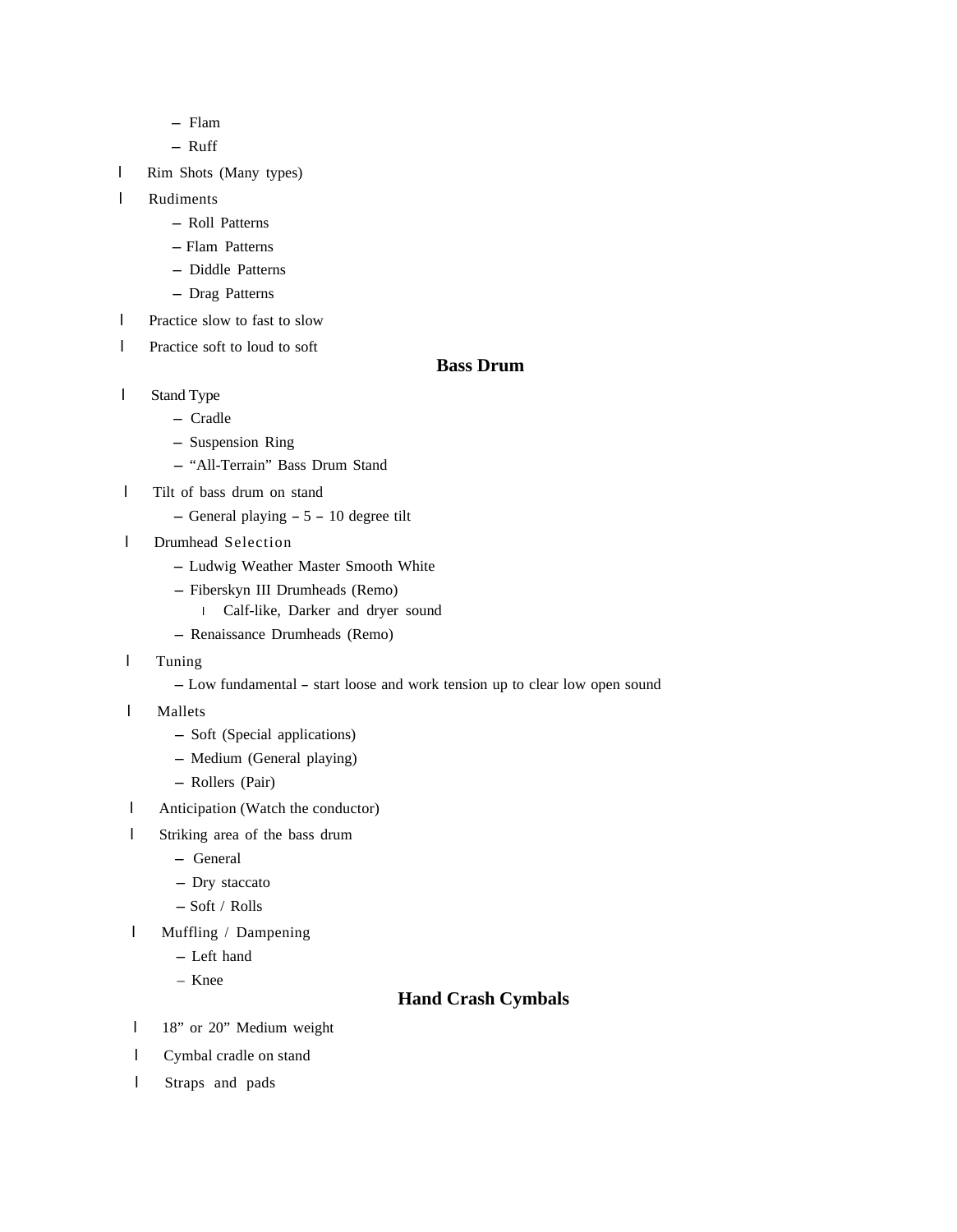- l Holding position
- l Techniques
	- Glance
	- Choke
	- Open crash

#### **Suspended Cymbal**

- l Light weight 16" or 18"
- <sup>l</sup> Mallet Selection soft to medium yarn or cord

- No timpani mallets, No Drumsticks, (except ride sound)

- l Striking areas
- l Single stroke
- l Roll technique
- l Crescendo
- l Anticipation
- l Dampening

## **Suspended Cymbal Technique Suspended Cymbal Examples Finger Cymbals**

l Quality of sound

- Zildjian, Sabian

- l Holding style
- l Striking technique
	- 90 degree angle
- l Dampening
	- Body
	- Fingers

#### **Tambourine**

- l Technique
	- Extraneous jingle sounds
	- Slow loud passage
	- Slow fast passage
	- Fast loud passage
	- Fast soft passage
	- Shake roll
	- Crescendo roll
	- Thumb roll

**Slow / Loud Technique Slow / Soft Fast / Loud Technique Fast / Soft Technique**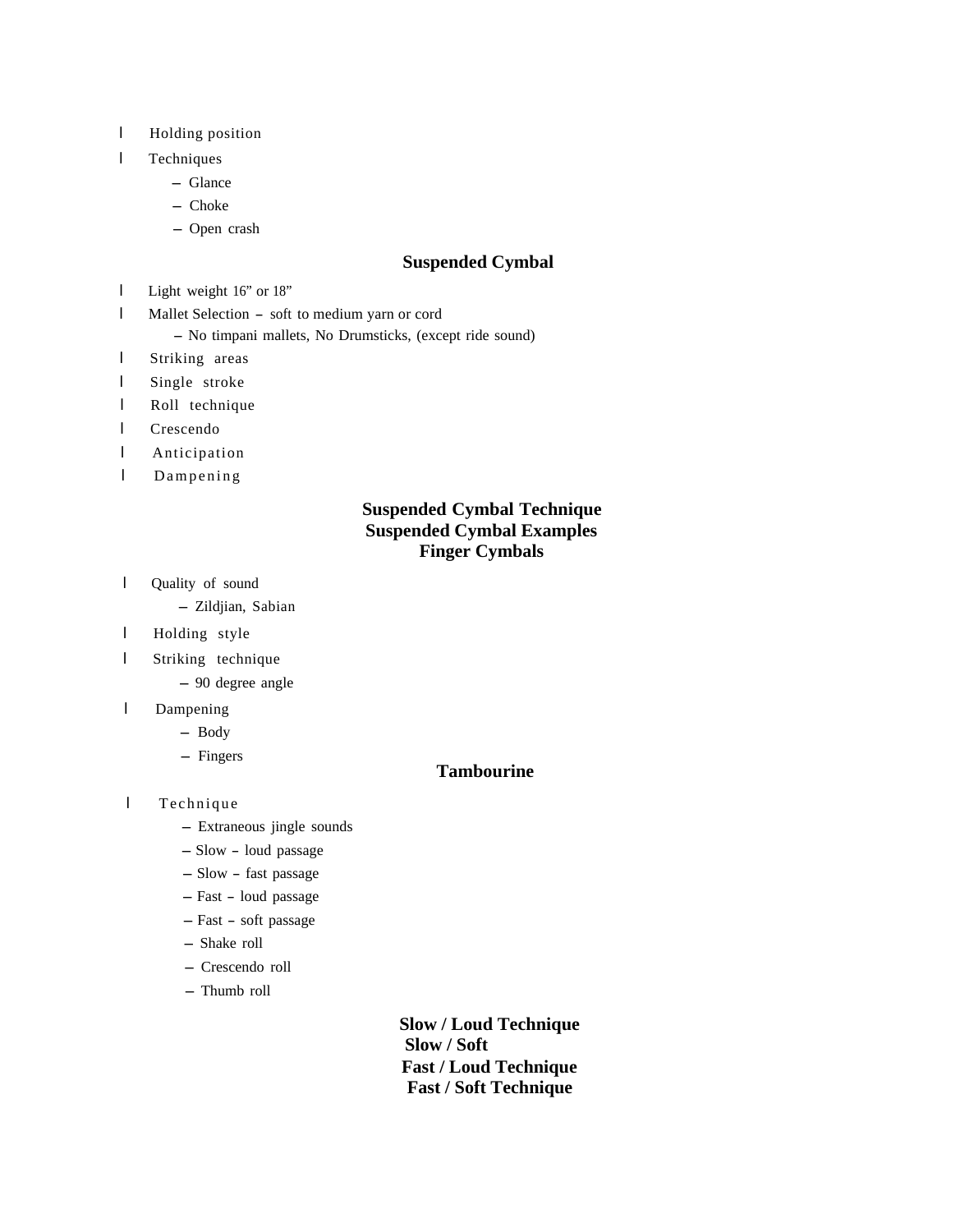## **Triangle**

l Product

Ï

- $-4$ ", 6" or 8" Triangle
- Beaters Variety of diameters & weights
- Triangle Clip
- Makers: (Abel, Grover, Black Swamp)
- l Holding position
	- On stand
	- In hand
- l Striking area
	- Dark sound
	- Bright sound
- l Single strokes
- l Rolls
	- One hand
	- Two hand
- l Muffling

## **Wood Blocks I Temple Blocks**

- l Wood Block
	- Holding position
	- Mallet selection
	- Striking area
- l Temple Blocks
	- (Set of 5) Pentatonic scale
	- Mallet Selection
	- Striking area

#### **Accessories**

- l Claves (Rosewood)
	- Holding position
	- Best sound production
- l Maracas
	- Technique
	- Rolls
- l Castanets
- l Sleigh Bells
- l Guiro
- l Slap stick
- l Cabasa / Afuce
- l Vibra-Slap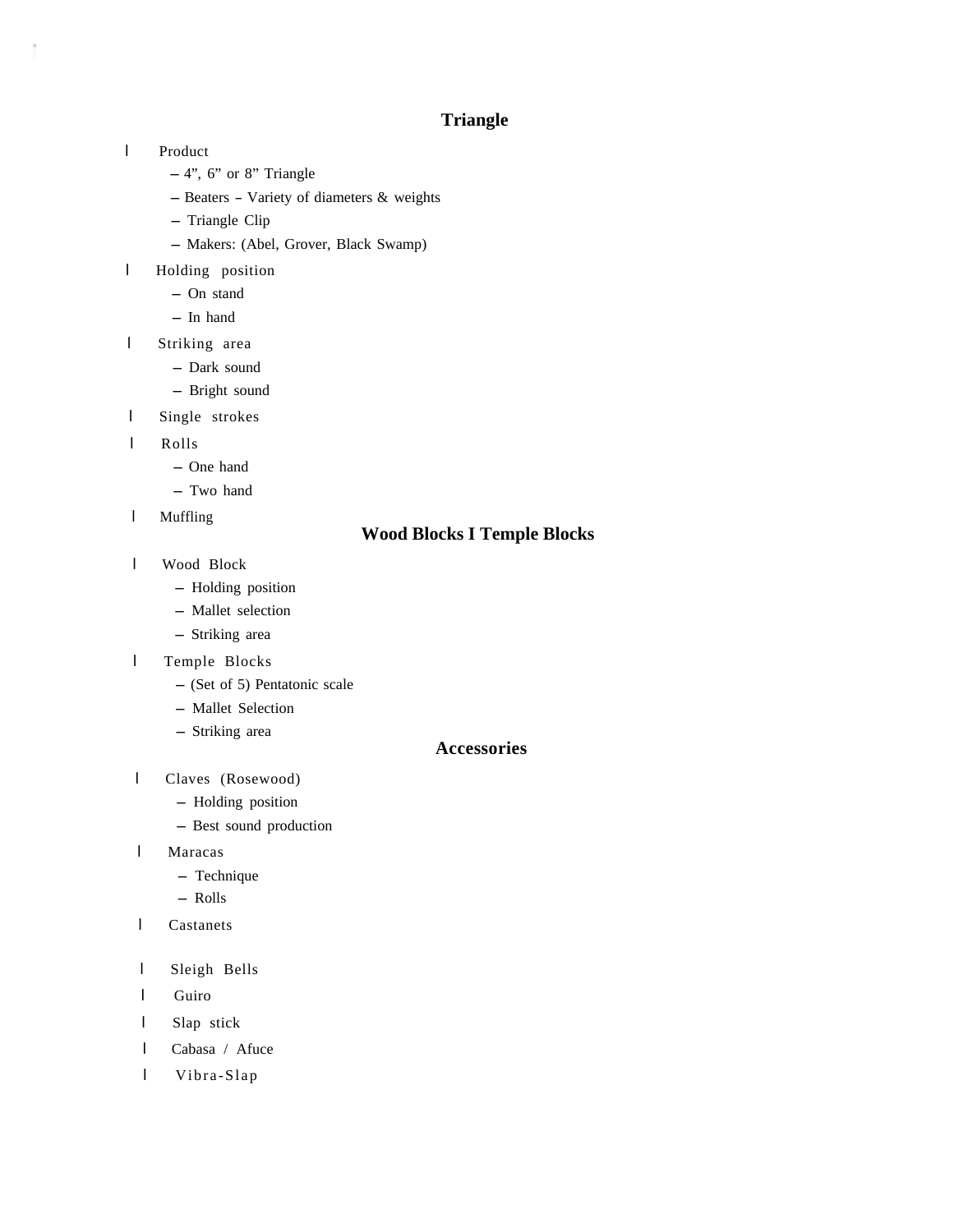- l Shakers
- l Agogo Bells

#### **Timpani**

- l Sizes 32", 29", 26", 23" (20")
- l Mallets
	- General (Medium felt)
	- Soft (Soft felt)
	- Staccato (Hard felt)
- l Grip
	- German (Like matched grip for snare drum)
	- French (Wrist turned so that thumb is on top)
- l Striking area
- l Stroke
- l Rolls
- l Dampening
- l Tuning
- l Replacing a head
- l Balancing a head and pedal

#### **Mallet Percussion**

- <sup>l</sup> Orchestra Bells Steel or Ahuninum 2.5 Oct.
- <sup>l</sup> Xylophone Kelon or Rosewood 3.5 Oct.
- <sup>l</sup> Chimes Brass Tubes 1.5 Oct.
- <sup>l</sup> Marimba Kelon, Rosewood, or Paduk
	- $-3, 4, 4.3, 4.5, 4.6, 5$  Oct.
- <sup>l</sup> Vibraphone Aluminum Bars 3 Oct.

#### **Mallet Selection**

- l Orchestra Bells
	- Hard rubber
	- Hard plastic (Lexan / Phenolic / Nylon)
	- Brass only on steel bars
- l Xylophone
	- Hard rubber
	- Medium hard plastic (Phenolic / Nylon)
- l Chimes
	- Rawhide or hard plastic hammer
- l Marimba
	- Med to Soft Rubber
	- Med to Soft Yam
- l Vibes
	- Med to Hard Cord or Yarn